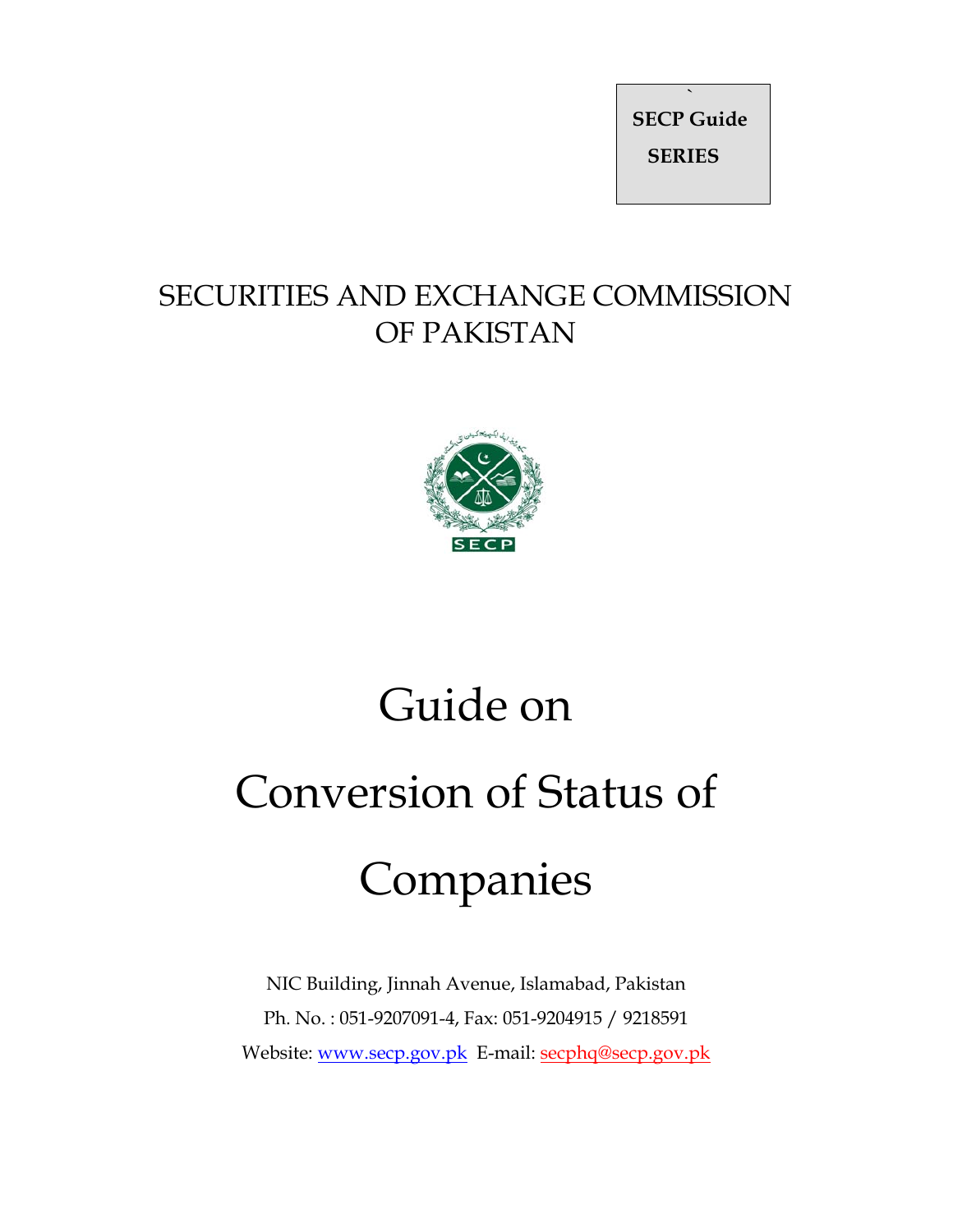#### **AIMS AND OBJECTIVES**

#### **1. AIMS AND OBJECTIVES**

This is simply a guide to understand the procedures involved in conversion of status of a public company into a private company and *vice versa*; as well as a single member company into a multi-members private company and *vice versa*. It must be read in conjunction with the relevant provisions of the Companies Ordinance, 1984 ("Ordinance") and the rules framed there-under such as the Companies (General Provisions and Forms) Rules, 1985 ("the Rules"), the Single Member Companies Rules, 2003 ("the SMC Rules") etc.

.

#### **2. TYPES OF CONVERSION OF STATUS OF COMPANIES**

Generally, following are the types of conversion of companies:-

- a) Private Company into Public Company;
- b) Public Company into Private Company;
- c) Private (Multi-members) Company into Single Member Company; and
- d) Single Member Company into Private (Multi-members) Company.

### **3. CONVERSION FROM PRIVATE COMPANY INTO PUBLIC COMPANY**

Section 45 of the Ordinance provides that a private company may convert its status into a public company by altering its articles of association in such a manner that they no longer include the provisions which, under clause (28) of sub-section (1) of section 2 of the Ordinance, are required to be included in the articles of association of a company to constitute it as a private company. The company shall:-

--------------------------------------------------------------------------------------------------------------- a) on the date of the alteration, cease to be a private company; and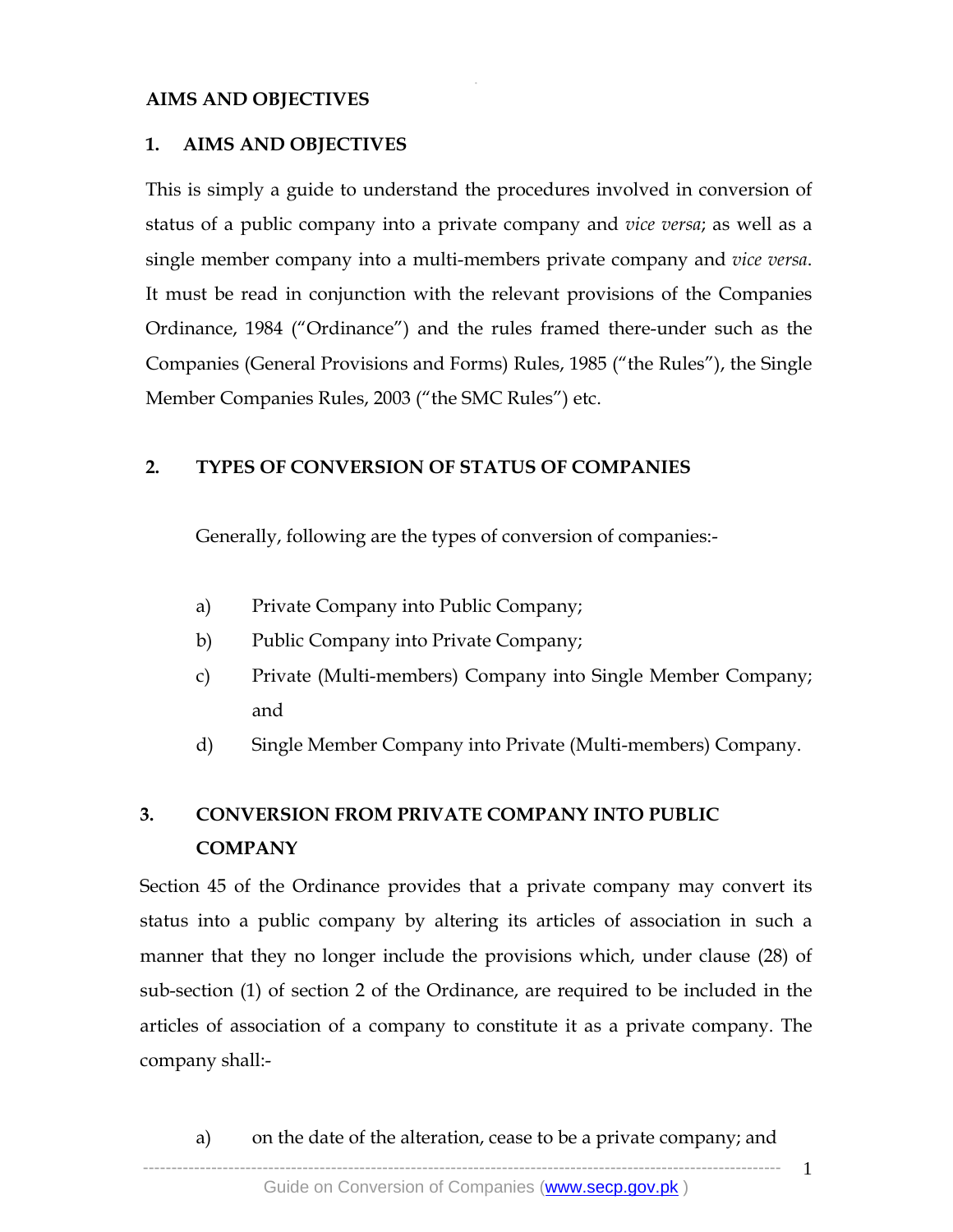b) within a period of fourteen days after the said date, file with the registrar either a prospectus or a statement in lieu of prospectus.

.

No approval of any authority for the conversion of status from a private company into public company is required. However the company has to adopt below mentioned stepwise procedure for such conversion:-

#### **3.1 PROCEDURE FOR THE CONVERSION OF STATUS OF COMPANY FROM PRIVATE COMPANY INTO PUBLIC COMPANY**

Following procedure is required for conversion of private company into public company:-

- Step 1: The proposal for conversion of status of private company into public company is firstly discussed and approved by the Board of Directors.
- Step 2: 21 days notice accompanied with the proposed special resolution is issued for convening the general meeting of shareholders of the company.
- Step 3: Resolution for conversion of the status from Private Company into Public Company and alteration in Articles of Association is placed before the members which is carried as special resolution. A special resolution is to be passed by the majority of not less than threefourth, of such members entitled to vote as are present in person or by proxy at a general meeting.

There is significant difference in the Articles of both the types of companies. Therefore; the Articles are required to be amended on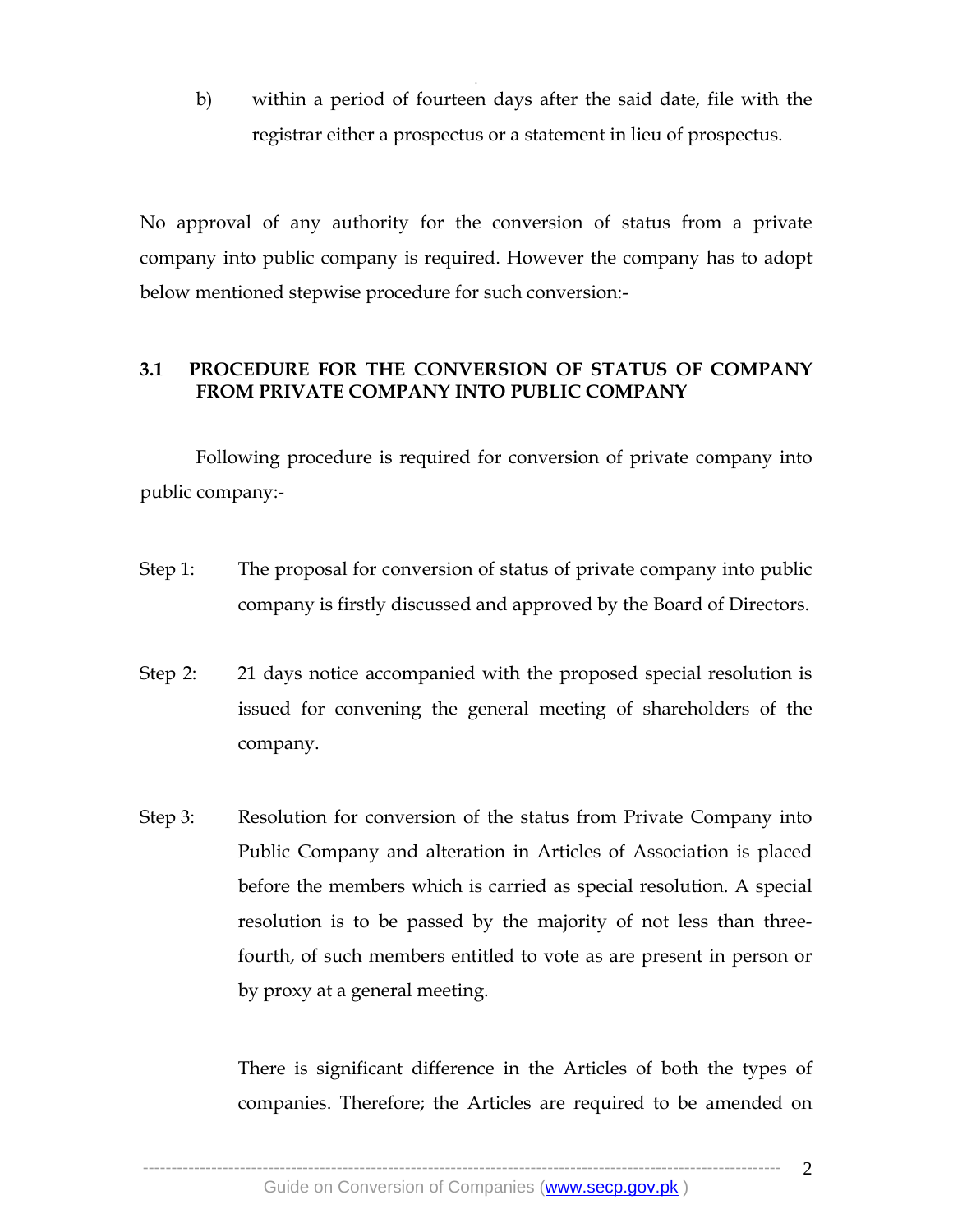change of the status, especially restrictive clauses applicable on a private company are to be deleted.

Step 4: The Company shall increase its directors and shareholders if they are less than the minimum number which are required for a public company.

.

- Step 5: The company shall file the under-mentioned documents with the registrar concerned:
	- a) Form 26 within 15 days of passing of special resolution.
	- b) Amended copy of the Memorandum and Articles of Association.
	- c) Prospectus or Statement in Lieu of Prospectus within 14 days of passing of special resolution.

Prospectus is required to be filed by the company which invites subscription from the general public; otherwise a Statement in Lieu of Prospectus is to be filed. Prospectus is prescribed in Part I of the Second Schedule to the Ordinance and also requires prior approval by the Commission. The Statement in Lieu of Prospectus as prescribed in Part III of the Second Schedule to the Ordinance is to be filed.

- d) Form 3 (allotment of shares to new members / directors in case, the new directors are not members of company)
- e) Form 27 i.e. list of persons consenting to act as directors.
- f) Form 28 Consent to act as directors.
- g) Form 29 (in case of increase of directors, if the company does not already have three directors required for a public company)

----------------------------------------------------------------------------------------------------------------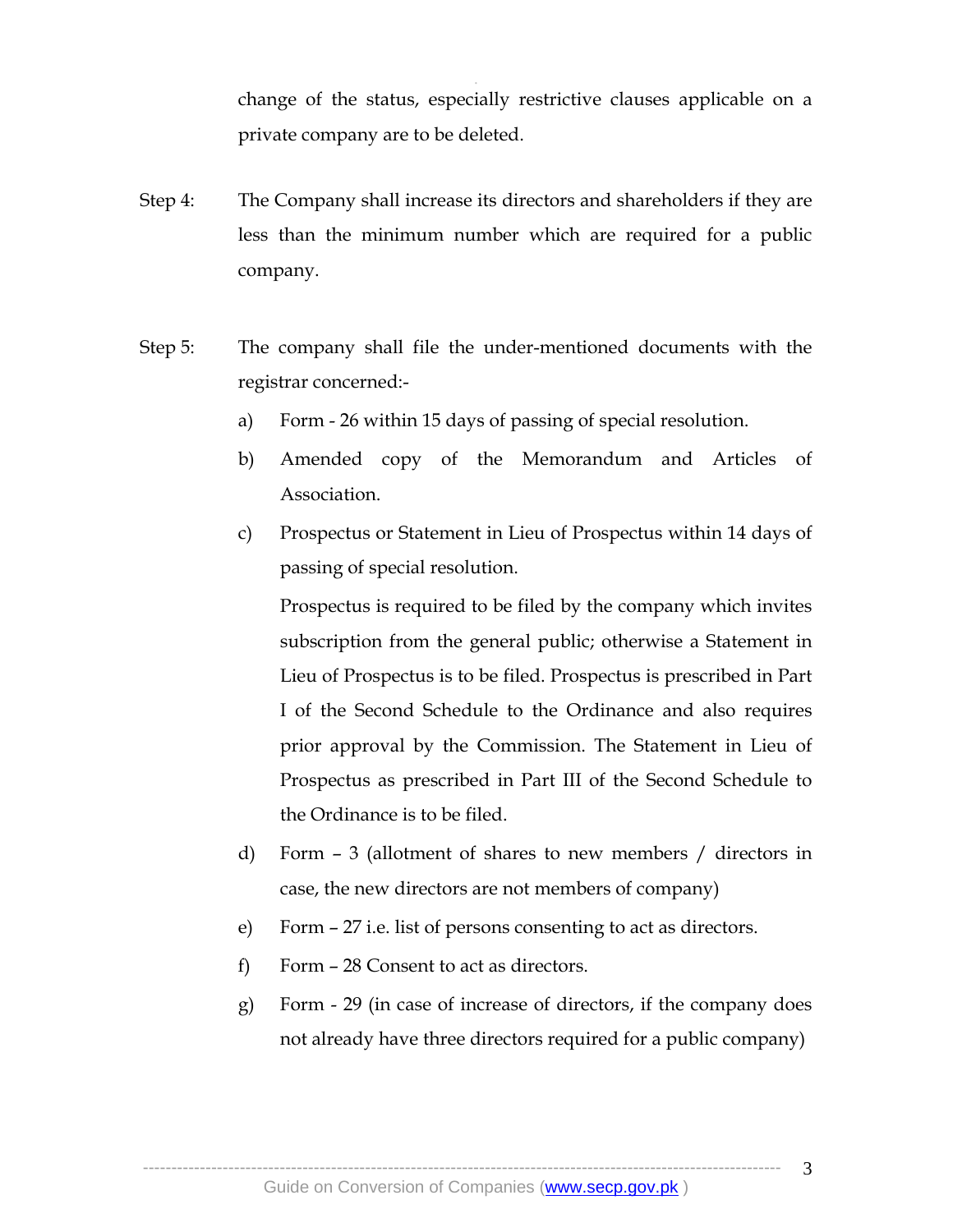- h) Bank challan evidencing the deposit of filing fee of the documents in any of the designated branches of MCB as per schedule given in annexure-A.
- Step 6: The registrar concerned shall issues a certificate regarding conversion of status of private company into public company and a filing certificate.

.

- Step 7: The Company may obtain a certified copy of Memorandum and Articles of Association on payment of copying fee of Rs. 500/- for the application submitted online and Rs. 1,000/- for the application submitted in the physical form.
- Step 8: The name of the company with the changed status i.e. without the word "private" shall be mentioned in all letterheads, bills, invoices, seal etc. Copies of Memorandum and Articles of Association are also recorded with the alteration.

## **4. CONVERSION FROM PUBLIC COMPANY INTO PRIVATE COMPANY**

A public company can be converted into a private company with the prior approval in writing, and subject to such conditions as may be imposed by the Securities and Exchange Commission of Pakistan (Commission) in terms of section 44 read with section 28 of the Ordinance and in compliance with rules 7, 28, 30, 32 and 34 of the Rules.

Under rule 7 of the Rules, where the articles of association of a public company have been amended having the effect of converting its status from public company into a private company, the company is required to make an application not later than sixty days from the date on which the special resolution seeking such alteration was passed, on Form 2 to the Commission for its approval under section 44 of the Ordinance.

----------------------------------------------------------------------------------------------------------------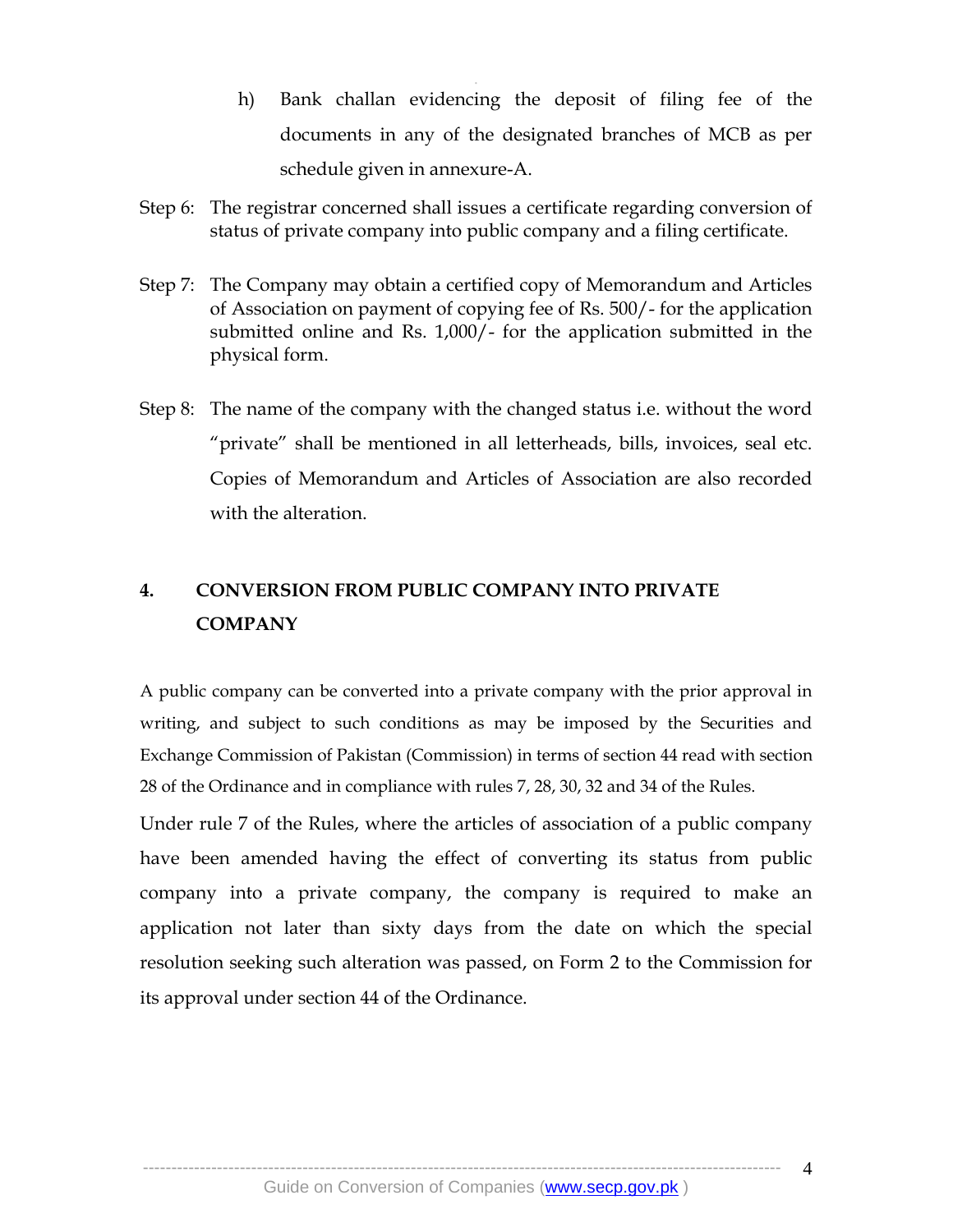#### . **4.1 PROCEDURE FOR THE CONVERSION OF STATUS OF COMPANY FROM PUBLIC COMPANY INTO PRIVATE COMPANY**

Following procedure is required for conversion of public company into private company:-

- Step 1: The proposal for the conversion of status of a public company into private company is firstly discussed and approved by the Board of Directors.
- Step 2: 21 days notice accompanied with the proposed special resolution is issued for convening the general meeting of the shareholders of the company.
- Step 3: Resolution for the conversion of status from Public Company into Private Company and alteration in Articles of Association is placed before the members, which is carried as special resolution.

There is significant difference in the Articles of both the types of companies. Therefore; the Articles are required to be amended on change of the status; therefore the same must be amended to change the status especially the imposition of restrictions meant for a private company.

Step 4: Special Resolution on Form 26 along with Bank challan evidencing the deposit of fee in any of the designated branches of MCB (as per schedule given in Annexure A), shall be filed with the registrar concerned within 15 days passing thereof.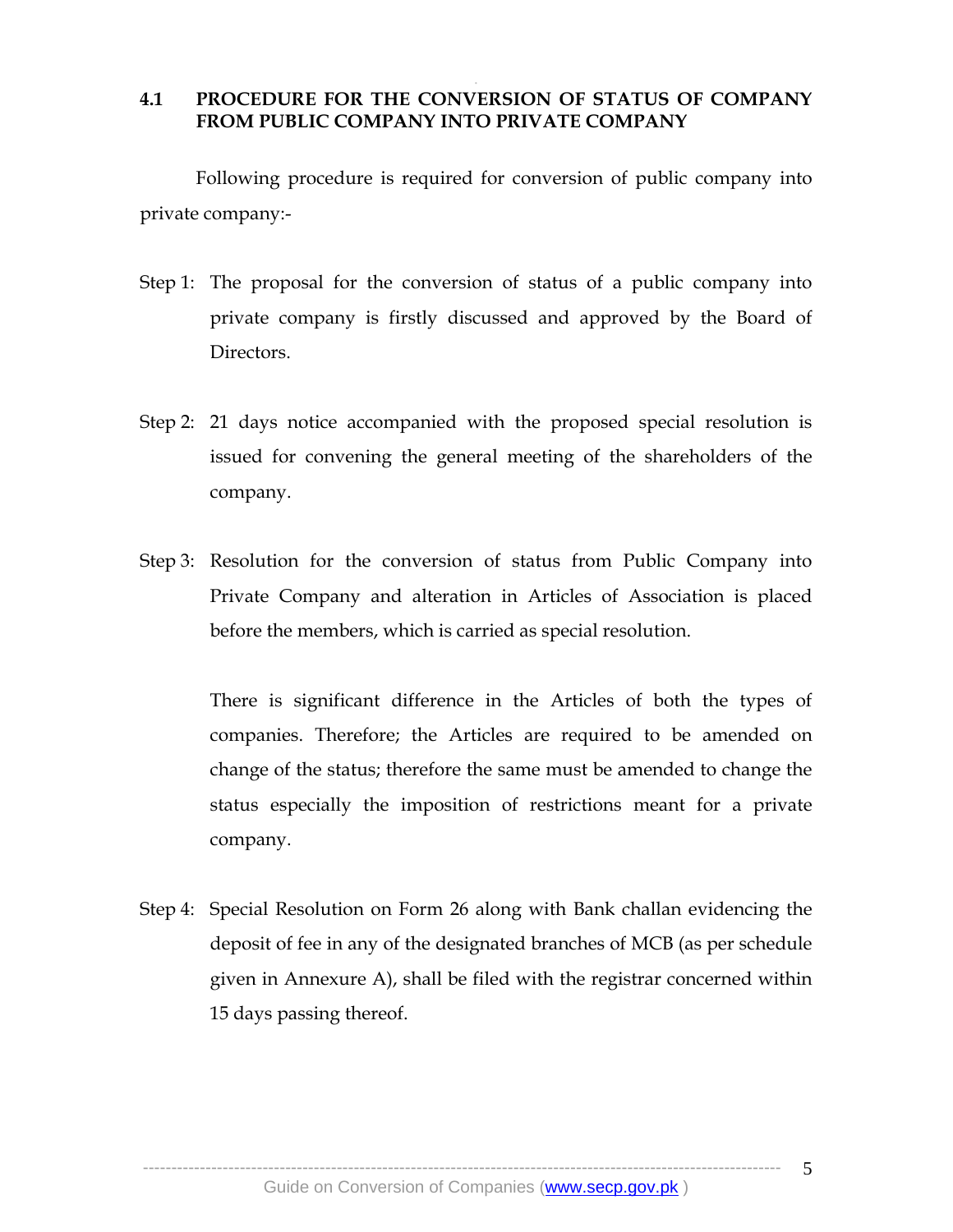Step 5: Application shall be sent to the Commission within 60 days of the date of passing of the special resolution. Such application shall be accompanied with the following documents:-

.

- i. Form 2. (prescribed under the Rules)
- ii. Copy of Form 26 (Special Resolution).
- iii. Copy of the Memorandum and Articles of Association duly amended.
- iv. Certified copy of the existing Memorandum and Articles of Association.
- v. Copy of latest audited Balance Sheet and Profit and Loss Account.
- vi. Copy of minutes of the General Meeting.
- vii. Bank challan evidencing the deposit of fee in any of the designated branches of MCB, as per schedule given in Annexure-A, on account of application fee (Form-2)
- viii. Affidavit that the contents of the application are true.
- ix. Application must be in duplicate and a copy is required to be sent to the registrar concerned under Rule 32 of the Rules.
- Step 6: The Commission gives approval for conversion of public company into private company through an Order.
- Step 7: Certified copy of the order of the Commission is obtained by depositing the fee as per schedule given in Annexure A for each copy and the requisite court fee stamps.
- Step 8: Certified copy of the order along with amended copy of the Memorandum and Articles of Association are filed with the registrar concerned with bank challan evidencing the deposit of filing fee in any of the designated branches of MCB (as per schedule given in Annexure A).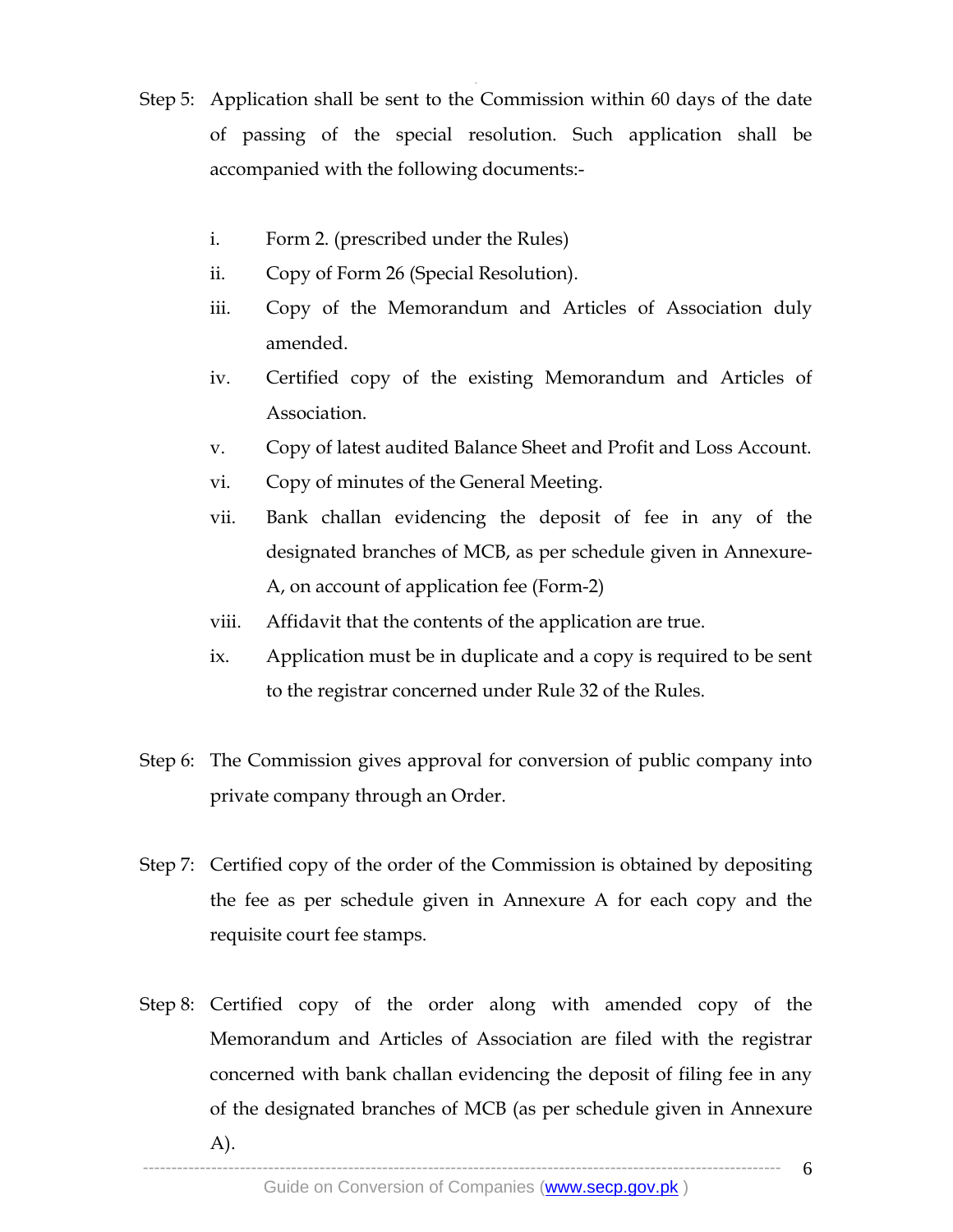Step 9: The registrar shall issue certificate on conversion of status of a public company into a private company and the filing certificate in respect of Special Resolution and Order of the Commission.

.

 The company may obtain a certified copy of the Memorandum and Articles of Association on payment of copying fee of Rs. 250/- for the application submitted online and 500/- in physical form, and the requisite court fee stamps.

#### **5. CONVERSION FROM PRIVATE COMPANY TO SINGLE MEMBER COMPANY**

A private company (Multi-members Company) can be converted into a single member company in terms of Rule 9 of SMC Rules and for this purpose, the company has to pass a special resolution for change of its status, make necessary alteration in its articles and obtain approval of the Commission.

In terms of rule 10 of the SMC Rules, the parenthesis, letters, hyphen and the words "(SMC-Private) Limited", shall form part of the name of every single member company and "XYZ (SMC-Private) Limited" shall be the pattern and style of the name of a single member company.

#### **5.1 PROCEDURE FOR THE CONVERSION OF STATUS OF A PRIVATE COMPANY (MULTI-MEMBERS) INTO SINGLE MEMBER COMPANY**

Following procedure is required to be adopted for conversion of private company (multi-members) into single member company:-

Step 1: Approval of the Board of Directors for change of status of private company into single member company is sought.

----------------------------------------------------------------------------------------------------------------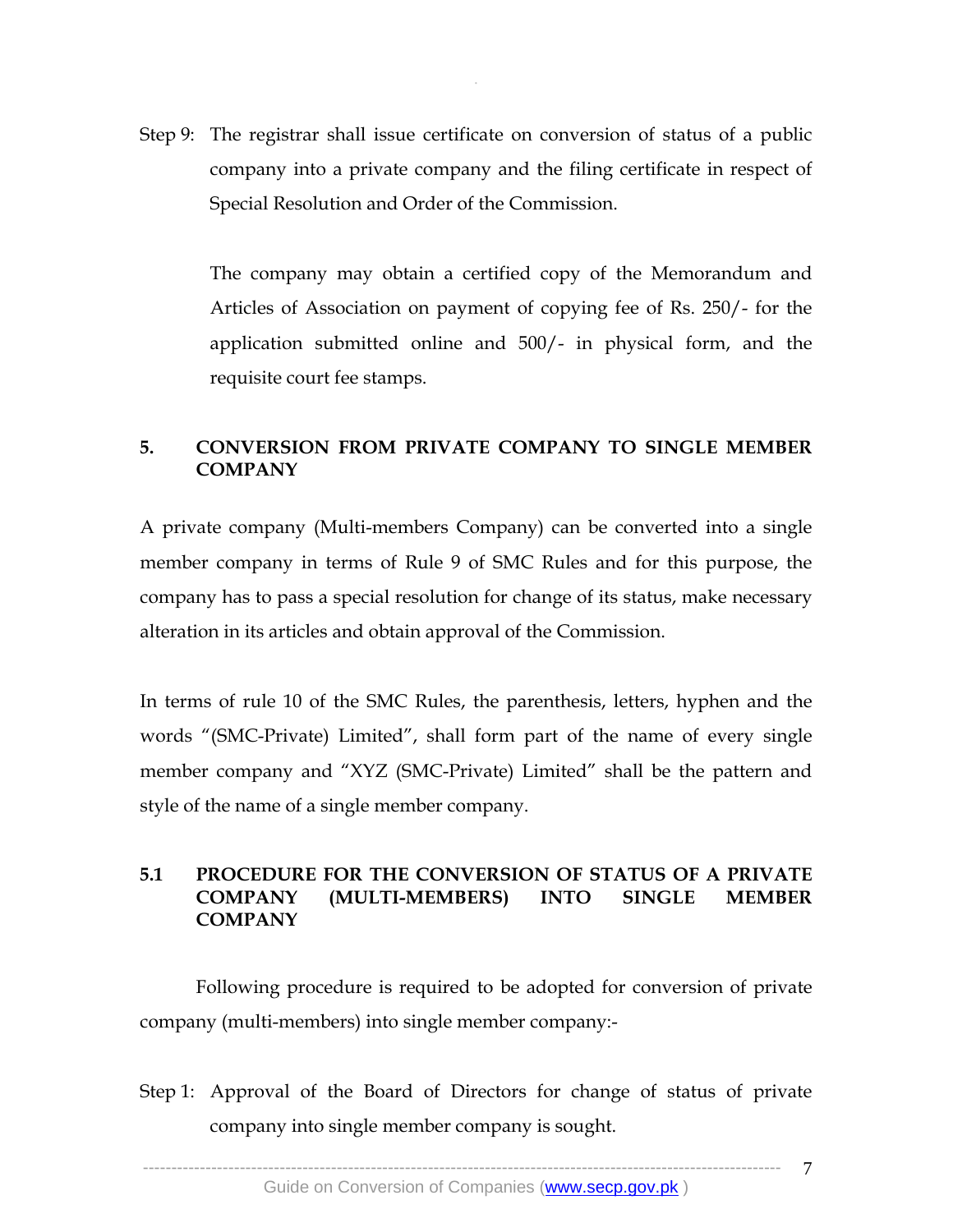Step 2: 21 days notice accompanied with the proposed special resolution is issued for convening the general meeting of the shareholders of the company.

.

Step 3: Resolution for conversion of the status from Private Company into Single Member Company and alteration in Articles of Association is placed before the members which is carried as special resolution.

> There is significant difference in the Articles of both the types of companies. Therefore; the Articles are required to be amended on change of the status; therefore the same must be amended to change the status especially the imposition of restrictions meant for single member private companies. The regulations in S-8 of the SMC Rules may be adopted for this purpose.

- Step 4: Special Resolution on Form 26 along with bank challan evidencing the deposit of filing fee in any of the designated branches of MCB (as per schedule given in Annexure-A), is filed with the registrar concerned within 15 days of passing of the special resolution. A special resolution is to be passed by the majority of not less than three-fourth, of such members entitled to vote as are present in person or by proxy at a general meeting.
- Step 5: Application is sent to the Commission within 30 days of the date of passing of the special resolution. Such application is accompanied with the following documents:
	- i. Form S 4 prescribed under the SMC Rules.
	- ii. Copy of Form 26 (Special Resolution) see section 172.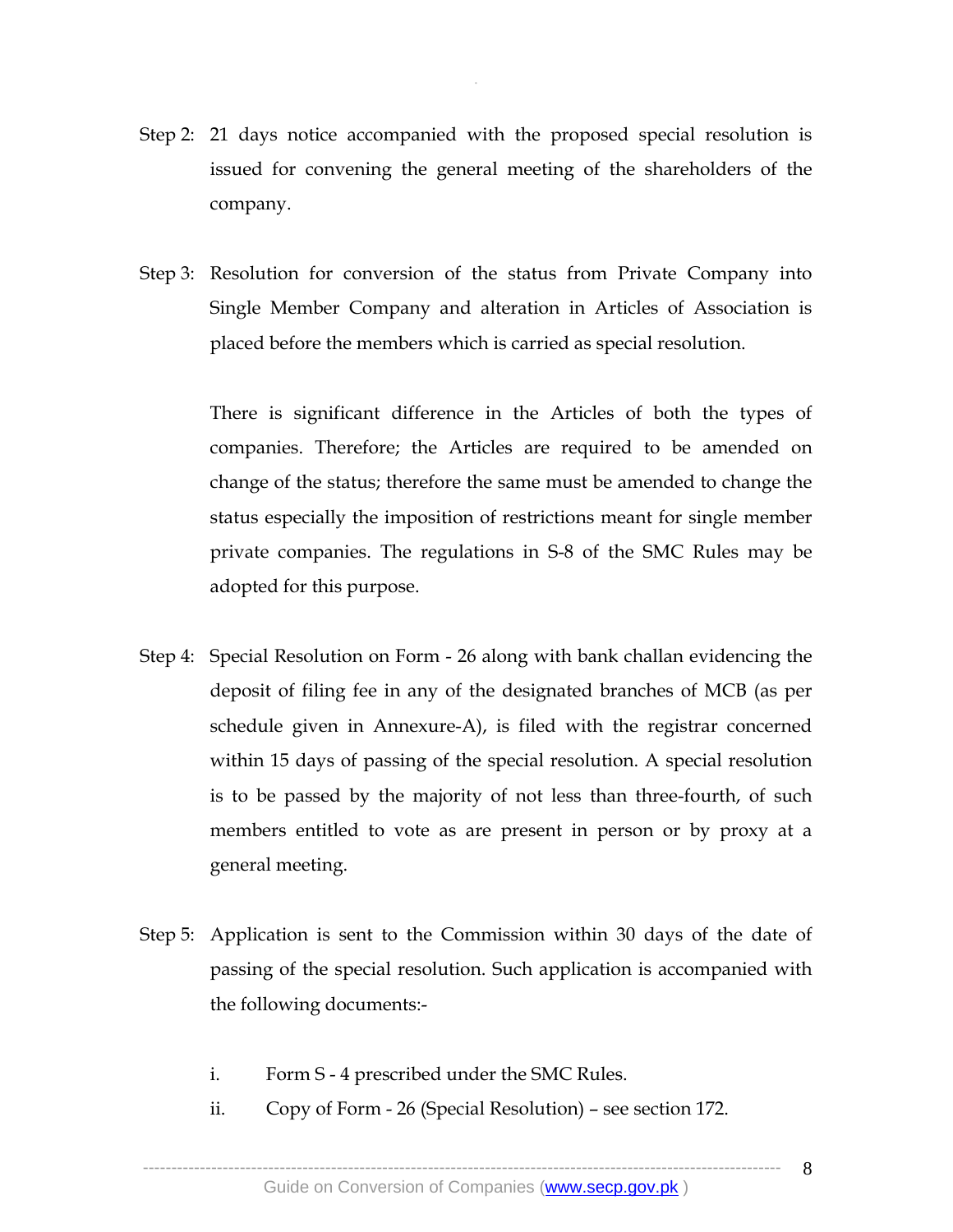iii. Copy of the Memorandum and Articles of Association, duly amended.

.

- iv. Certified copy of the existing Memorandum and Articles of Association.
- v. Minutes of the General Meeting.
- vi. Bank challan evidencing the deposit of fee in any of the designated branches of MCB, as per schedule given in Annexure-A, on account of application fee (Form S-4).
- vii. Affidavit that the contents of the application are true.
- viii. Application must be in duplicate and a copy is required to be sent to the registrar concerned under Rule 32 of the Rules.
- Step 6: The Commission gives approval for conversion of private company into single member company through an Order.
- Step 7: Certified copy of the order along with Form S-1, Form S-5 and amended copy of the Memorandum and Articles of Association are filed with the registrar concerned with bank challan evidencing the deposit of filing fee of all the aforesaid documents in any of the designated branches of MCB, as per schedule given in Annexure-A.
- Step 8: The registrar issues filing certificate of Special Resolution and Order of the Commission.
- Step 9: The Company shall transfer the shares to Single Member within 15 days of the order of conversion by the Commission.
- Step 10: The Company shall also file the particulars of out going directors (being more than one Director) on Form – 29 within 14 days of the change, to the registrar concerned.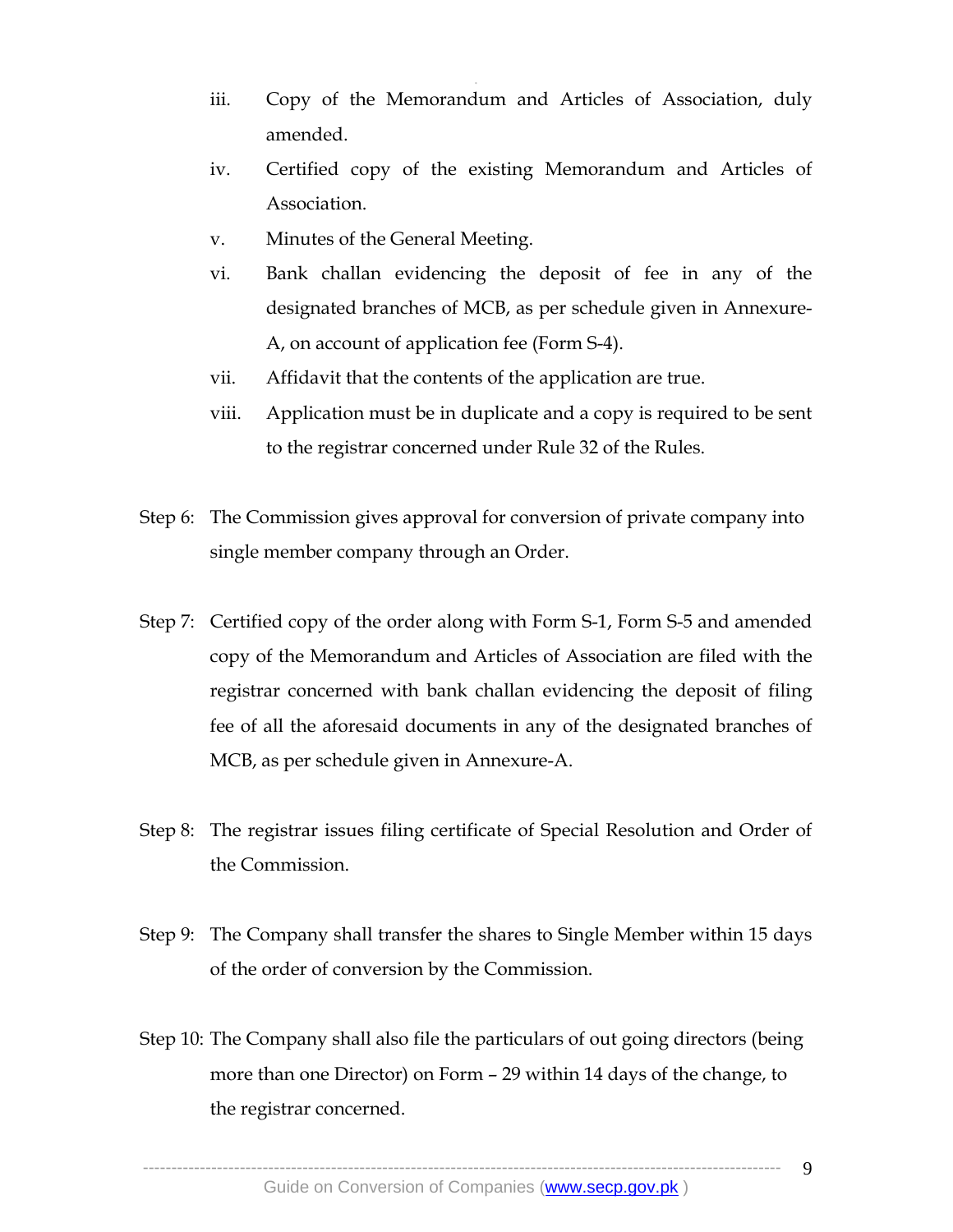Step 11: In terms of section 204-A of the Ordinance and rule 6 of SMC Rules, a single member company is required to appoint a company secretary within fifteen days of incorporation or of becoming a single member company. The appointment of company secretary is to be reported to the registrar concerned on prescribed Form-29 within 14 days from the date of appointment.

.

Step 12: In terms of 7 of SMC Rules, the single member shall nominate two individuals; one of whom shall be the nominee director to work in case of death of single member. The other shall be alternate nominee director to act as nominee director in case of non-availability of nominee director.

The nominee director is required to:

- (a) manage the affairs of the company in case of death of single member till the transfer of shares to legal heirs of the single member;
- (b) inform the registrar concerned of the death of single member, provide particulars of the legal heirs and in case of any impediment, report the circumstances, if any, seeking the directions, in the form as set out in Form S-3 within seven days of the death of the single member;
- (c) transfer the shares to legal heirs of the single member; and
- (d) call the general meeting of the members to elect directors.

#### **6. CONVERSION FROM SINGLE MEMBER COMPANY INTO PRIVATE COMPANY**

---------------------------------------------------------------------------------------------------------------- 10 A single member company (originally incorporated as Single Member Company or converted from private company as such) may convert into private company in accordance with rule 4 of the SMC rules. The persons becoming members due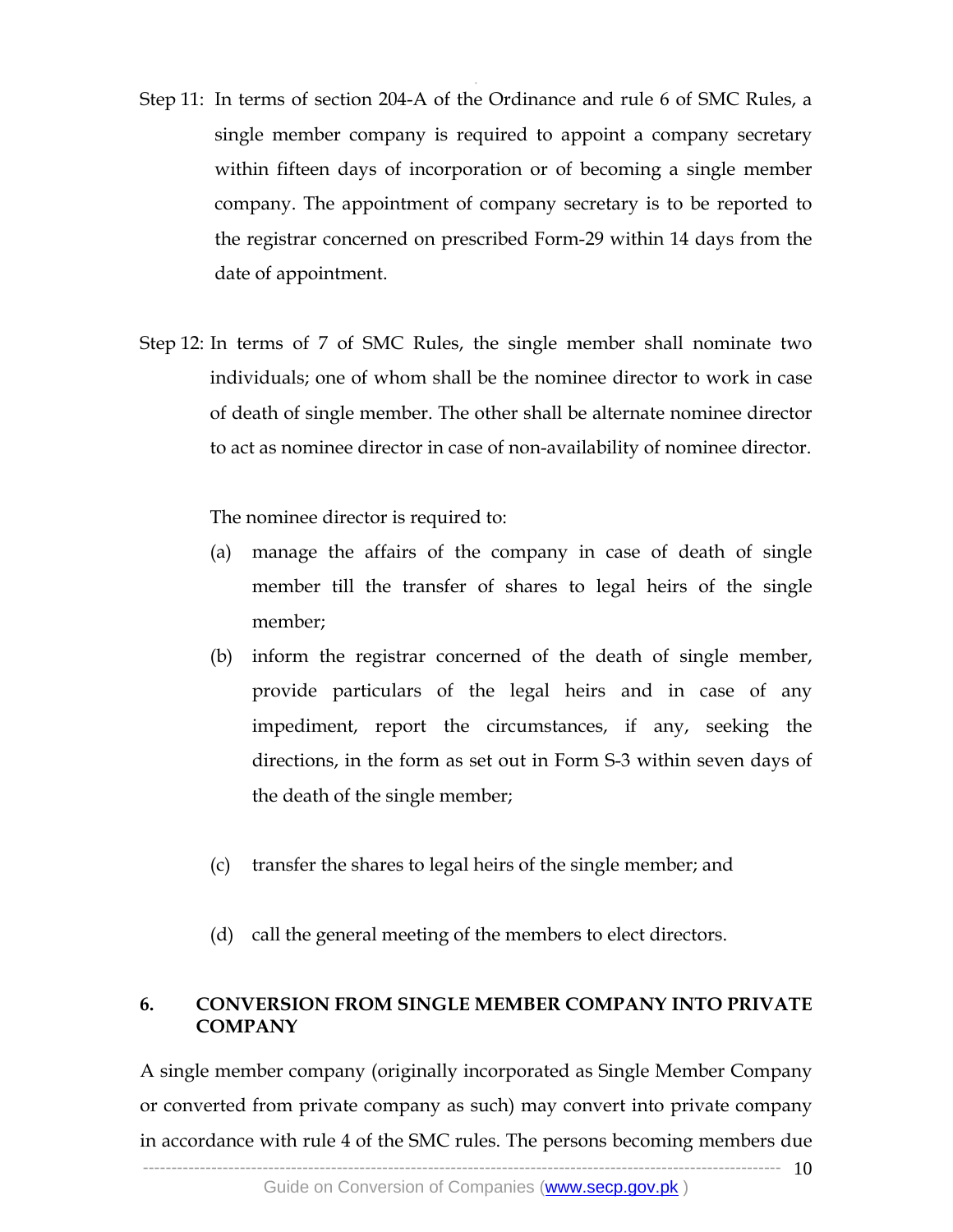to transfer or transmission or further allotment of shares, as the case may be, shall pass a special resolution to make alteration in articles and appoint one or more additional directors. Where a single member company converts into a private company pursuant to sub-rule (1), it shall file a notice of the fact in writing in the form as set out in Form S-2 with the registrar within 30 days from the date of passing of special resolution.

.

A single member company may be converted into a private company on increase of the number of its members to more than one due to transfer of shares or further allotment of shares or death of the single member or operation of law as provided in rule 4 of SMC Rules.

No approval of any authority for the conversion of status from a Single Member Company into Private Company is required. However, the company has to adopt the below mentioned procedure for conversion.

#### **6.1 PROCEDURE FOR THE CONVERSION OF STATUS OF COMPANY FROM SINGLE MEMBER COMPANY INTO PRIVATE COMPANY**

- Step 1: The proposal for conversion of status of single member company into private company is firstly discussed and approved by the Board of Directors.
- Step 2: 21 days notice accompanied with the proposed special resolution is issued for convening the general meeting of shareholders of the company.
- Step 3: Resolution for conversion of the status from Single Member Company into Private Company and alteration in Articles of Association is placed before the members which is carried as special resolution.

------------- 11

----------------------------------------------------------------------------------------------------------------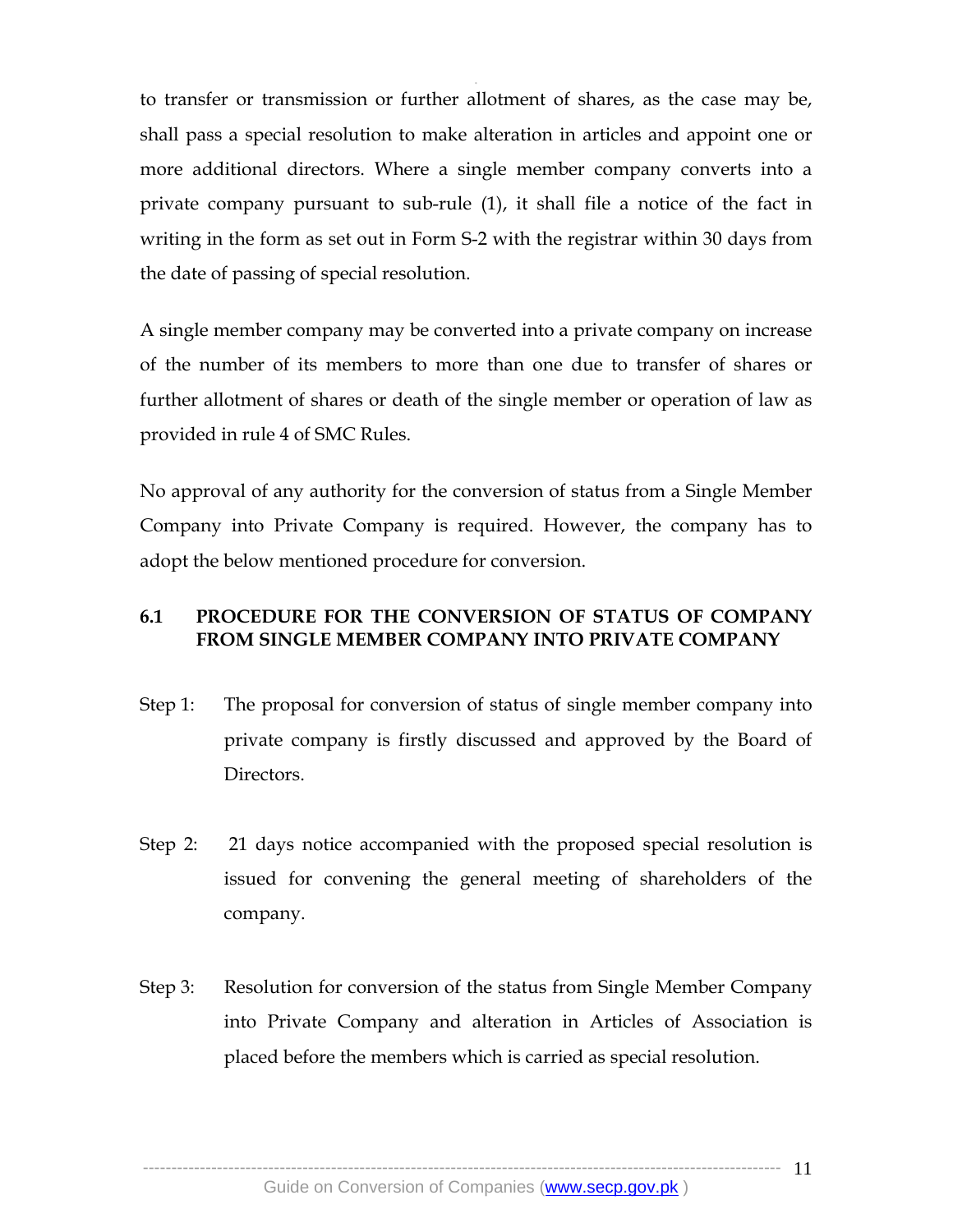There is significant difference in the Articles of both the types of companies. Therefore; the resolution not only meant for removal of word "(SMC)" from the name of the company, but would also to substitute new articles for a private company.

Step 4: The company has to increase its directors and shareholders to minimum number i.e. 2 required for private company within 15 days of the passing of special resolution under section 174 (i) (b) of the Ordinance.

.

- Step 5: The company has to file the under-mentioned documents with the registrar concerned:
	- a) Form 26 within 15 days of passing of special resolution.
	- b) Amended copy of Memorandum and Articles of Association.
	- c) Circular u/s 86(3) (if further shares are offered to the existing members)
	- d) Form 3 (in case if further allotment of shares is made).
	- e) Form 29 (for the appointment of additional director, within 14 days of the date of appointment).
	- f) Bank challan evidencing the deposit of filing fee of all the aforesaid documents in any of the designated branches of MCB, as per schedule given in Annexure-A.
- Step 6: The registrar concerned issues a filing certificate regarding conversion of single member company into private company and a filing certificate.

---------------------------------------------------------------------------------------------------------------- 12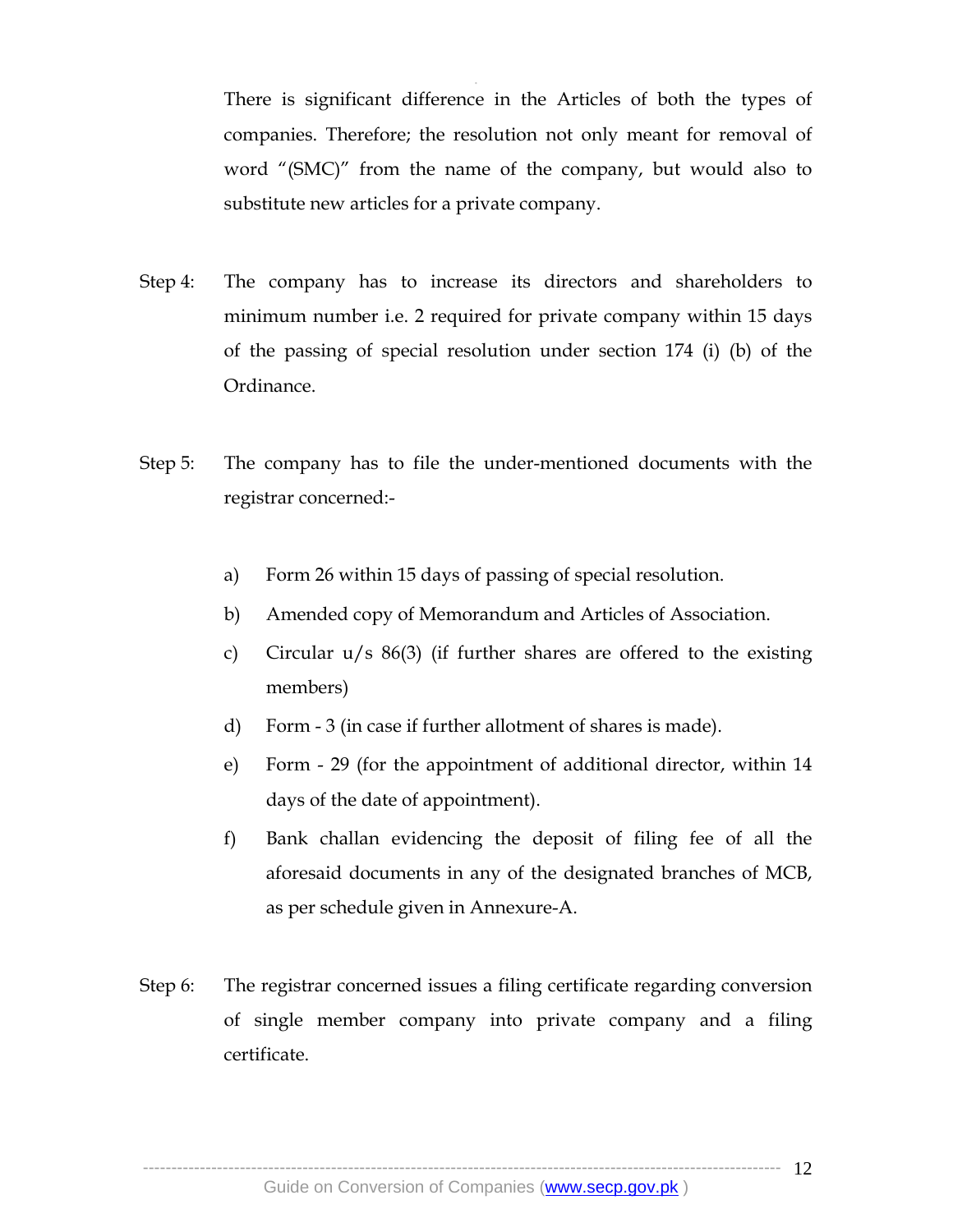Step 7: The Company may obtain a certified copy of the Memorandum and Articles of Association on payment of copying fee of Rs. 250/- for the application submitted online and 500/- in physical form, and the requisite court fee stamps.

.

Step 8: Change of status is recorded in all letterheads, bills, invoices, seal etc. Copies of the Memorandum and Articles of Association are also recorded with the alteration.

## **PUBLIC CONSULTATION**

If you have any suggestions for the development in the legal framework or otherwise, lease let us know about your opinion/comments on the following address.

> Registrar of Companies, Securities and Exchange Commission of Pakistan, NIC Building, Jinnah Avenue, Blue Area, Islamabad, Pakistan Telephone No. (051)-9206306

Comments can also be sent via electronic mail at the following address:

## **headquarters@secp.gov.pk**

---------------------------------------------------------------------------------------------------------------- -------------- 13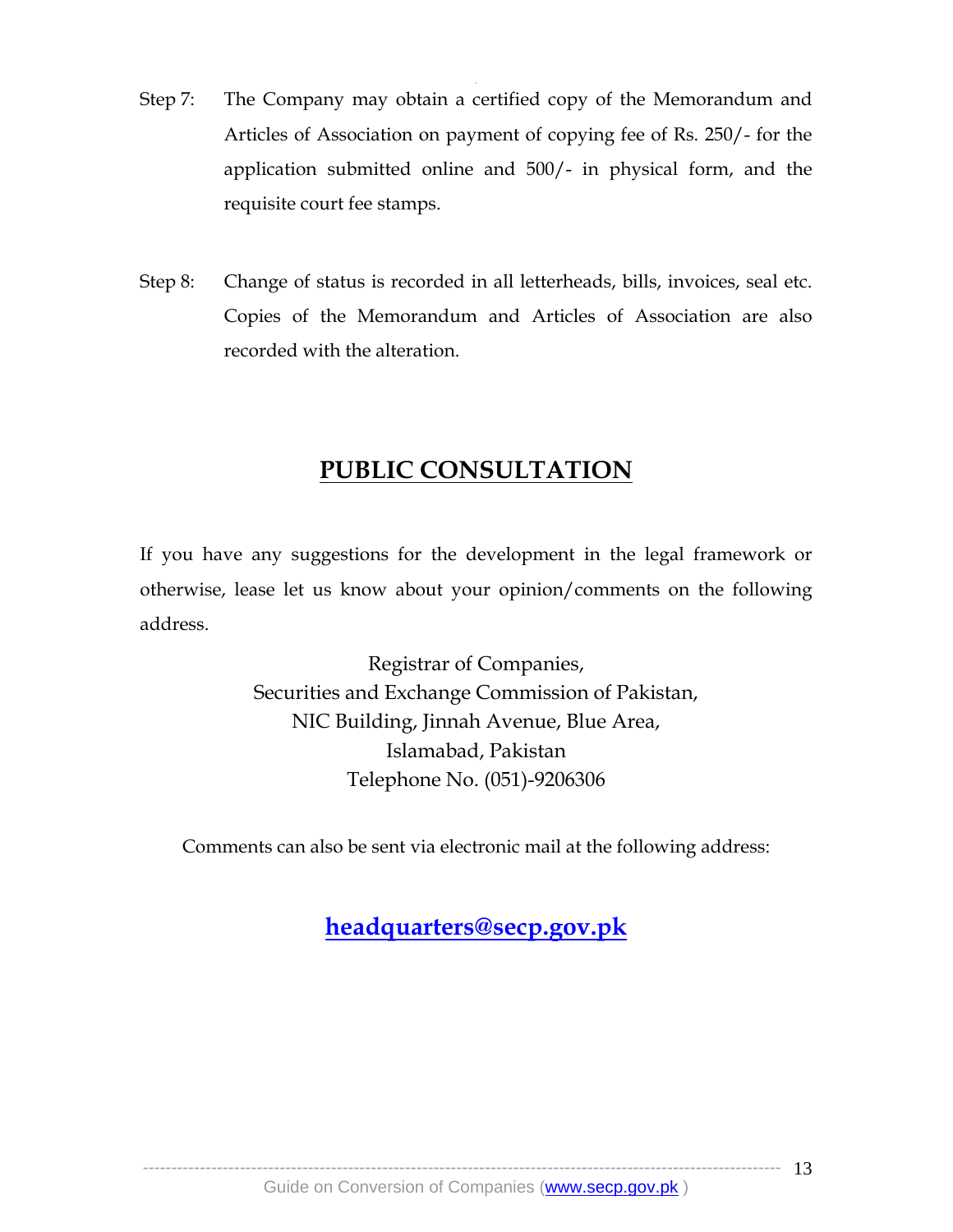# **ANNEXURE "A"**

# **SCHEDULE OF FEE**

.

| Item                                                      | Fee for online<br>submission | Fee for<br>submission in |
|-----------------------------------------------------------|------------------------------|--------------------------|
|                                                           |                              | physical form            |
| Form 3                                                    | 600                          | 1,500                    |
| Form 26                                                   | 600                          | 1,500                    |
| Form 27                                                   | 600                          | 1,500                    |
| Form 28                                                   | 600                          | 1,500                    |
| Form 29                                                   | 600                          | 1,500                    |
| Form S-1                                                  | 600                          | 1,500                    |
| Form S-2                                                  | 600                          | 1,500                    |
| Form S-3                                                  | 600                          | 1,500                    |
| Form S-5                                                  | 600                          | 1,500                    |
| Copy of SECP's Order                                      | 100                          | 200                      |
| Application fee (Form 2 or<br>Form S-4 as the case may be | 2,500                        | 5,000                    |

---------------------------------------------------------------------------------------------------------------- 14